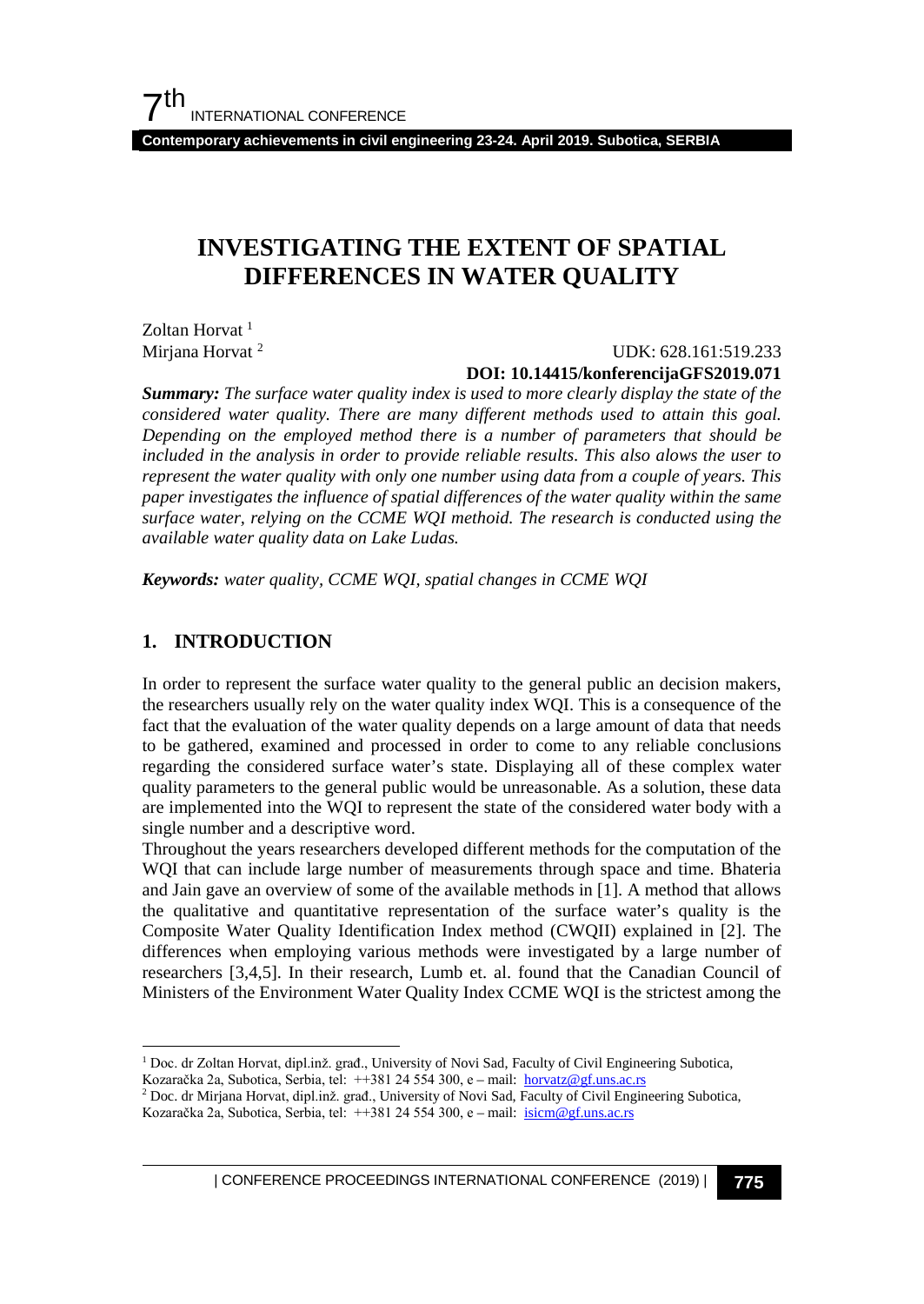#### **Савремена достигнућа у грађевинарству 23-24. април 2019. Суботица, СРБИЈА**

considered methods [5]. The CCME WQI method was considered by various researchers and a fair description can be found in [5,6,7,8].

Some of the issues that occur when dealing with measurements are given in [9,10]. Namely, all of these investigations rely on the gathered measurements, which is why it is at most importance to properly evaluate the gathered data in order to exclude possible errors. Furthermore, these measurements need to be processed and carefully considered which of them is to be included into the further analysis, since the results, and consequently the conclusions will depend on them. Additional complications in the process of the data evaluation is the fact that usually these sites where the data are gathered, have a tendency to display different characteristics at different locations.

The presented paper investigates such an example. The considered location is Lake Ludas in Serbia, where three separate sets of measurements are utilized to evaluate the sptial changes of WQI in the lake. The selected approach is the CCME WQI method. Using this method the authors evaluated the extent of the spatial alterations in the water quality using the measurements from year 2012.

## **2. MATERIALS AND METHODS**

For the conducted study we selected Lake Ludas in Serbia due to it's international importance. Namely, Lake Ludas was named a Ramsar site, meaning it is a wetland of international importance. Consequently, there are regular water quality parameter measurements conducted on this area since 2011. These measurements are carried out on a monthly basis in multiple points allowing us to investigate the temporal and spatial changes of the lake's quality.

For the current investigation the authors choose the data from year 2012 in order to keep the focus on the spatial variations of the water quality parameters. The water quality analysis is implemented using the CCME WQI method.

In order to make a proper decision concerning the quality parameters that should be included into the WQI computation, one should implement the Pearson's analysis firs. By computing the Pearson's correlation coefficient for the available water quality parameters, it is possible to establish more objectively which of the parameters are representative for the evaluation of the considered site's water quality index. After carefully analyzing the available water quality parameters, the following ten parameters were established as representative for further considerations: pH, conductivity (C), bichromate chemical oxygen demand (COD), chlorophyll-a (Chl-a), suspended sediments (SS), total phosphorus (TP), total nitrogen (TN), nitrite nitrogen  $(NO_2)$ , nitrate nitrogen  $(NO_3)$  and ammonium nitrogen (NH4).

The next step is the computation of the CCME WQI index. A detailed description of the CCME WQI method is found in [7,8]. This approach allows the researchers to prepare a more understandable representation of complicated scientific data for the general public. As a result, instead of showing a large number of measurements, often gathered over a couple of years, the quality of a certain site is described using a number and a word. The water quality index is determined using Eq. 1.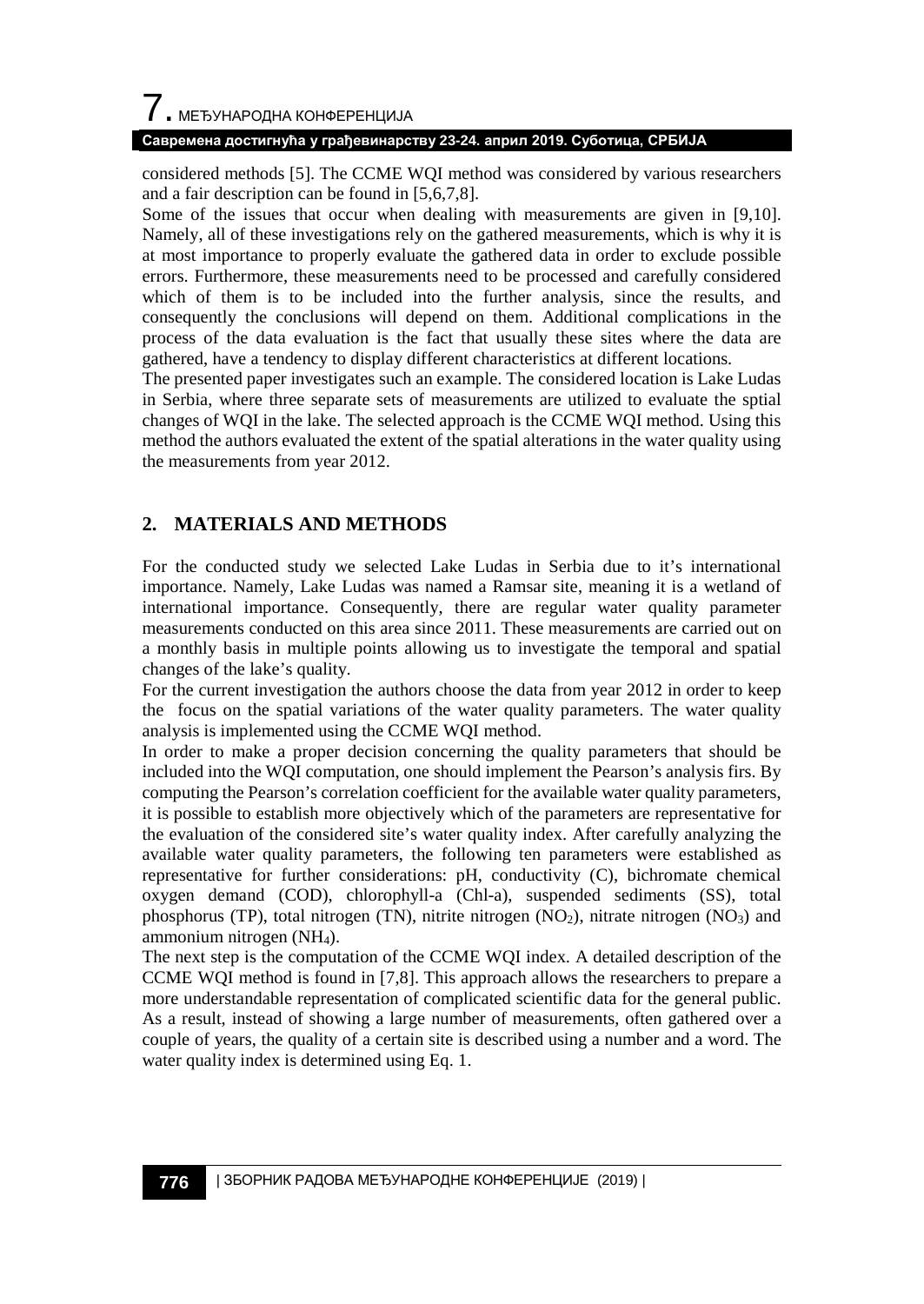**Contemporary achievements in civil engineering 23-24. April 2019. Subotica, SERBIA**

$$
CCME WQI = 100 - \left[ \frac{\sqrt{F_1^2 + F_2^2 + F_3^2}}{1.732} \right]
$$
 (1)

where factor  $F_1$  marks the scope or the percentage of parameters not meeting the given objectives,  $F_2$  is the frequency or the number of individual tests that did not meet the objectives, while F3 present the amplitude and includes the amount by which the objectives are not met. The number 1.732 in Eq. 1. is used to scale the computed water quality index index from 0 to 100, where low values of the CCME WQI indicate poor water quality, and higher suggest a better water quality. The categories of water quality for this method are displayed in Tab. 1. where we can see that there are five of them, ranging from excellent to poor. As is shown, using this method, the final result is a number and a matching word (excellent, good, fair, marginal or poor) describing the water quality of the investigated water body.

|  |  |  |  | Table 1. Water quality categories of the CCME WQI method |
|--|--|--|--|----------------------------------------------------------|
|--|--|--|--|----------------------------------------------------------|

| Value of CCME WOI | Water quality category |
|-------------------|------------------------|
| 95-100            | Excellent              |
| 80-94             | Good                   |
| $60-79$           | Fair                   |
| 45-59             | Marginal               |
| $0 - 44$          | Poor                   |

The evaluation of these factors are given by Eqs. 2, 3, 4 and 5.

$$
F_1 = 100 \cdot \left[ \frac{\text{Number of parameters not meeting the objectives}}{\text{Total number of considered parameters}} \right] \tag{2}
$$

$$
F_2 = 100 \cdot \left[ \frac{\text{Number of failed tests}}{\text{Total number of tests}} \right]
$$
 (3)

$$
F_3 = \left(\frac{\text{nse}}{0.01 \cdot \text{nse} + 0.01}\right), \quad \text{nse} = \left(\frac{\sum_{i=1}^{n} \text{exc}_i}{\text{number of tests}}\right)
$$
(4)

$$
\text{exc}_{i} = \left(\frac{\text{Failed test value}_{i}}{\text{Objective}}\right) - 1, \quad \text{exc}_{i} = \left(\frac{\text{Objective}}{\text{Failed test value}_{i}}\right) - 1 \tag{5}
$$

Another value that needs to be defined in order to conduct the CCME WQI analysis are the objectives. The objectives present the limiting values of the water quality parameters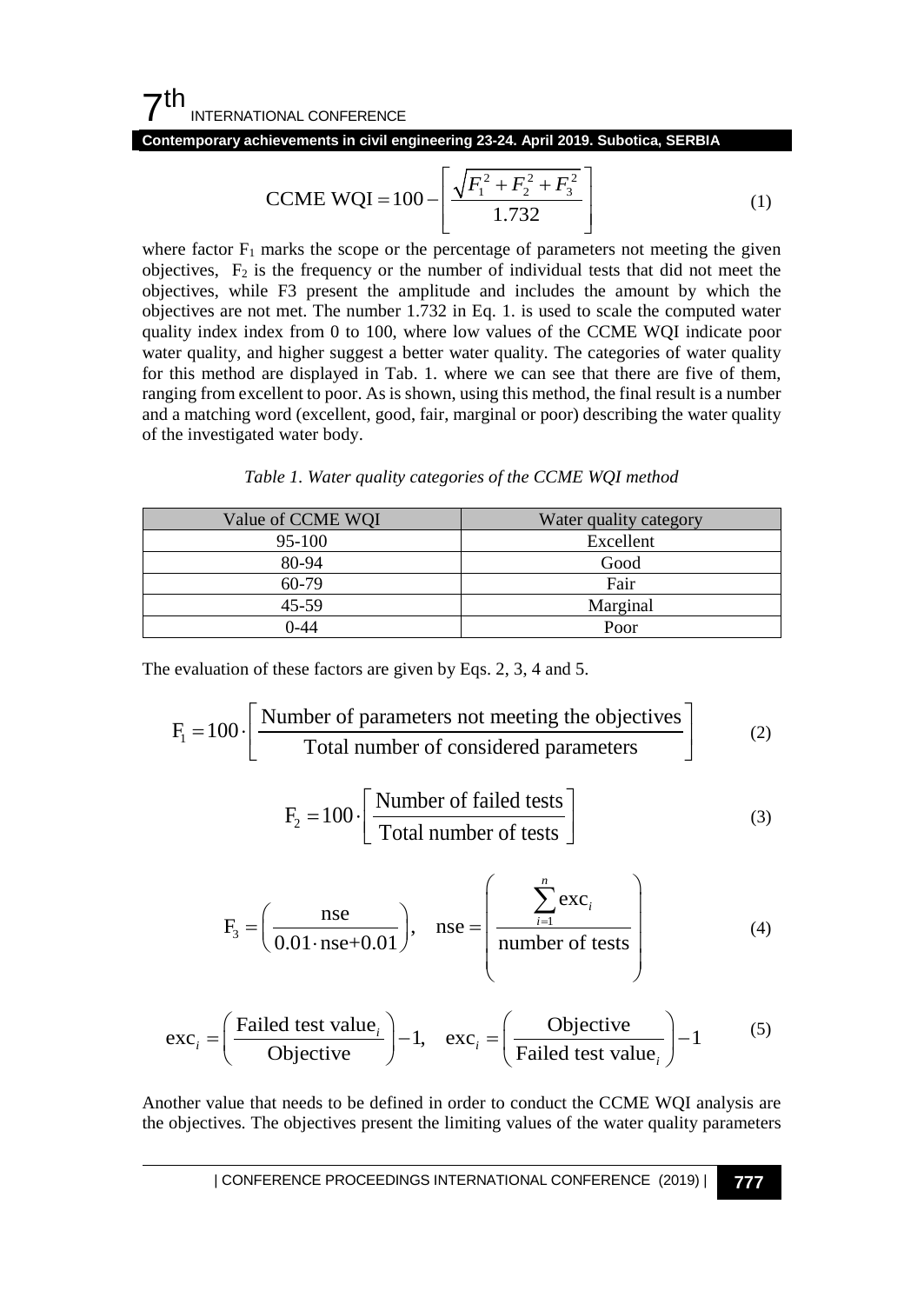# $\overline{\phantom{a}}$ . МЕЂУНАРОДНА КОНФЕРЕНЦИЈА

### **Савремена достигнућа у грађевинарству 23-24. април 2019. Суботица, СРБИЈА**

and are usually defined for every country. In this research we used the objectives defined by the Serbian National Regulations. The values of the engaged objectives are presented in the last rows of Tabs. 2, 3, 4, 5, 6 and 7. with the measured values.

The described method can be utilized to compute the WQI of a site using measurements over a large time interval gathered at one or multiple locations. By selecting to use only data of a single location the attained results are also of a local character. This is especially the case in situations where there are significant spatial variations of the quality parameters. On the other hand, including measurements gathered at various locations of a certain water body, we will attain a more universal representation of the water quality, since these data from different locations will finally provide only one CCME WQI of the complete site.

## **3. COMPUTING THE CCME WQI**

In order to evaluate the spatial deviation of the water quality, the CCME WQI of Lake Ludas was computed for three locations, the north part of the lake, for which partial results are displayed in Tabs. 2 and 3., the middle part of the lake where the partial results are given in Tabs. 4 and 5. and the south part of the lake, for which the partial results are given in Tabs. 6 and 7.

|   | M.             | <b>SS</b> | exc            | <b>TP</b> | exc              | $Chl-a$ | exc          | $\mathcal{C}$ | exc          | COD  | exc          |
|---|----------------|-----------|----------------|-----------|------------------|---------|--------------|---------------|--------------|------|--------------|
|   | 1              | 58        | 0.66           | 0.48      |                  | 250     | 1.5          | 1093          |              | 112  | 1.24         |
|   | $\overline{2}$ | 54.3      | 0.55           | 0.23      |                  | 35.1    |              | 1363          |              | 98   | 0.96         |
|   | 3              | 60        | 0.71           | 0.41      |                  | 375     | 2.75         | 958           |              | 77   | 0.54         |
|   | $\overline{4}$ | 185       | 4.29           | 0.57      |                  | 421     | 3.21         | 1021          |              | 130  | 1.6          |
|   | 5              | 96        | 1.74           | 0.51      |                  | 125     | 0.25         | 1011          |              | 138  | 1.76         |
| N | 6              | 115       | 2.29           | 0.58      |                  | 562     | 4.62         | 991           |              | 168  | 2.36         |
|   | $\overline{7}$ | 150       | 3.29           | 0.64      |                  | 430     | 3.3          | 1187          |              | 244  | 3.88         |
|   | 8              | 350       | 9              | 0.2       |                  | 1406    | 13.06        | 1350          |              | 257  | 4.14         |
|   | 9              | 230       | 5.57           | 0.94      |                  | 1172    | 10.72        | 1501          | 0.001        | 330  | 5.6          |
|   | 10             | 175       | $\overline{4}$ | 0.734     |                  | 781     | 6.81         | 1459          |              | 296  | 4.92         |
|   | 11             | 33.3      |                | 0.12      |                  | 536     | 4.36         | 1180          |              | 210  | 3.2          |
|   | 12             | 36.6      | 0.04           | 0.1       |                  | 625     | 5.25         | 1089          |              | 120  | 1.4          |
|   |                | Obj.      | $\Sigma$ exc   | Obj.      | $\Sigma$ exc     | Obj.    | $\Sigma$ exc | Obj.          | $\Sigma$ exc | Obj. | $\Sigma$ exc |
|   |                | 35        | 32.14          | 1         | $\left( \right)$ | 100     | 55.83        | 1500          | 0.001        | 50   | 31.6         |

*Table 2.Measurements and partial results of the north part of Lake Ludas, part 1*

It should be pointed out that the columns containing excursions (exc) are left empty in cases where the parameters did meet their objectives. Also, the last row of these columns contain the partial summation of the excursions ( $\Sigma$ exc), that are later all summed up to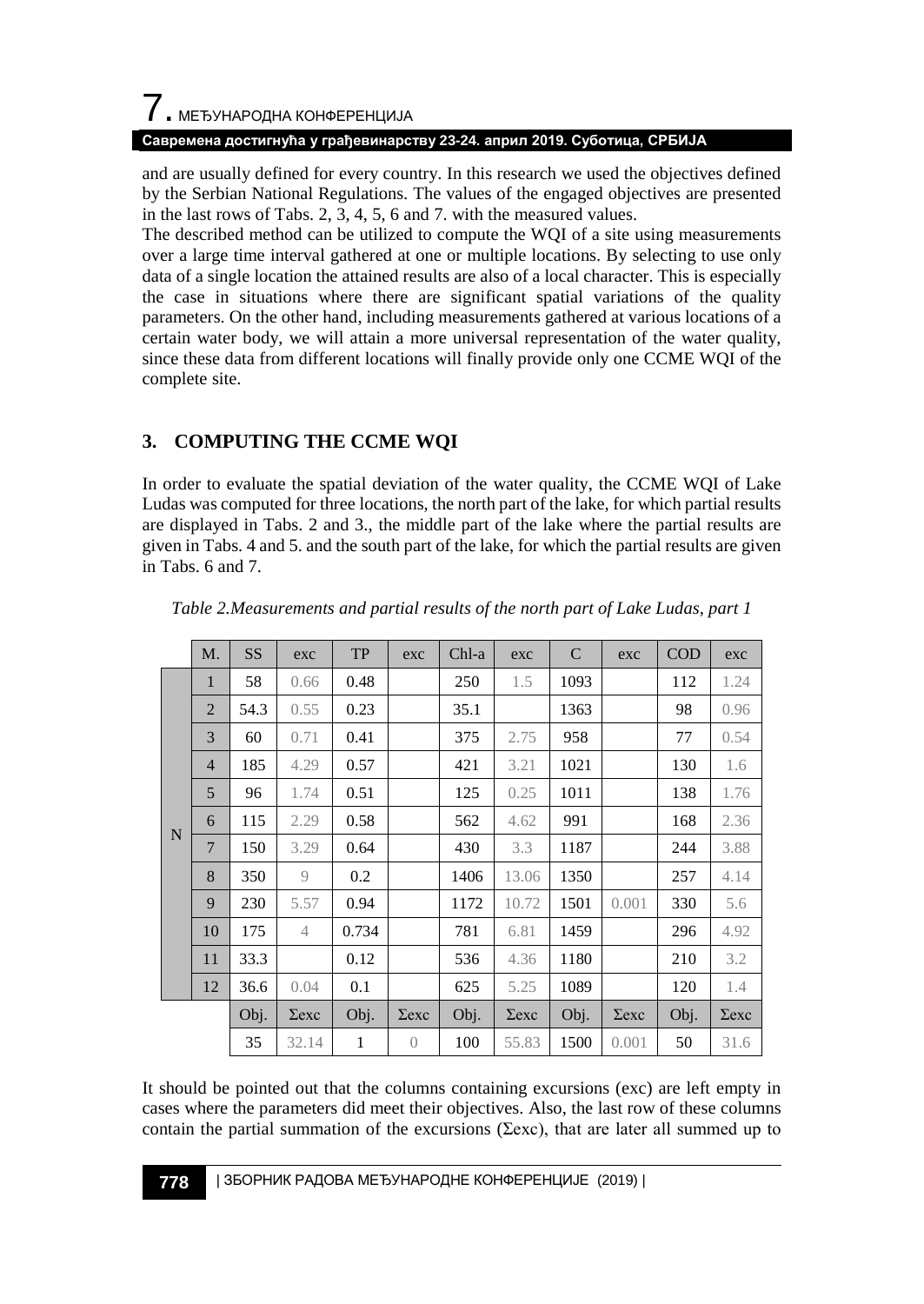## $7<sup>th</sup>$ INTERNATIONAL CONFERENCE

**Contemporary achievements in civil engineering 23-24. April 2019. Subotica, SERBIA**

give the nse value, Eq. 4. The columns of the water quality parameters in Tabs. 4 and 5 containing empty cells indicate that for some reason at that location, and that time, the considered parameter wasn't determined. These missing values are also taken into consideration when computing the CCME WQI.

|   | M.             | pH    | exc        | <b>TN</b> | exc.         | NO2   | exc          | NO <sub>3</sub> | exc.             | NH <sub>4</sub> | exc.         |
|---|----------------|-------|------------|-----------|--------------|-------|--------------|-----------------|------------------|-----------------|--------------|
|   | 1              | 8.68  | 0.02       | 19.94     |              | 0.113 |              | 0.53            |                  | 3.03            | 2.78         |
|   | $\overline{2}$ | 9.01  | 0.06       | 14.01     |              | 0.11  |              | 1.56            |                  | 3.46            | 3.33         |
|   | 3              | 9.19  | 0.08       | 9.93      |              | 0.046 |              | 0.82            |                  | 1.95            | 1.44         |
|   | $\overline{4}$ | 9.31  | 0.10       | 15.94     |              | 0.002 |              | 0.21            |                  | 1.31            | 0.64         |
|   | 5              | 9.26  | 0.09       | 9.11      |              | 0.003 |              | 0.05            |                  | 1.01            | 0.26         |
| N | 6              | 9.87  | 0.16       | 10.36     | 0.04         | 0.002 |              | 0.17            |                  | 0.96            | 0.2          |
|   | 7              | 10.09 | 0.19       | 18.9      | 0.89         | 0.003 |              | 0.15            |                  | 1.51            | 0.89         |
|   | 8              | 10.06 | 0.18       | 20.80     | 1.08         | 0.006 |              | 0.27            |                  | 0.78            |              |
|   | 9              | 10.11 | 0.19       | 23.69     | 1.37         | 0.007 |              | 0.16            |                  | 1.46            | 0.82         |
|   | 10             | 10.63 | 0.25       | 17.95     | 0.79         | 0.006 |              | 0.19            |                  | 1.8             | 1.25         |
|   | 11             | 9.06  | 0.07       | 13.68     | 0.37         | 0.069 |              | 0.51            |                  | 2.83            | 2.54         |
|   | 12             | 8.95  | 0.05       | 13.58     |              | 0.062 |              | 0.287           |                  | 2.74            | 2.43         |
|   |                | Obj.  | $\sum$ exc | Obj.      | $\Sigma$ exc | Obj.  | $\Sigma$ exc | Obj.            | $\Sigma$ exc     | Obj.            | $\Sigma$ exc |
|   |                | 8.5   | 1.44       | 0.02      | 4.54         | 0.2   | $\bigcap$    | 6               | $\left( \right)$ | 0.8             | 16.57        |

*Table 3.Measurements and partial results of the north part of Lake Ludas, part 2*

| Table 4. Measurements and partial results of the middle part of Lake Ludas, part 1 |  |  |  |  |
|------------------------------------------------------------------------------------|--|--|--|--|
|------------------------------------------------------------------------------------|--|--|--|--|

|   | M.             | <b>SS</b> | exc          | <b>TP</b> | exc          | $Chl-a$ | exc          | $\mathcal{C}$ | exc          | COD  | exc        |
|---|----------------|-----------|--------------|-----------|--------------|---------|--------------|---------------|--------------|------|------------|
|   | 1              |           |              |           |              |         |              |               |              |      |            |
|   | $\overline{2}$ |           |              |           |              |         |              |               |              |      |            |
|   | 3              | 120       | 2.43         | 0.28      |              | 156     | 0.56         | 1236          |              | 104  | 1.08       |
|   | $\overline{4}$ | 103       | 1.94         | 0.38      |              | 247     | 1.47         | 1259          |              | 156  | 2.12       |
|   | 5              | 92        | 1.63         | 0.37      |              | 156     | 0.56         | 1280          |              | 155  | 2.1        |
|   | 6              | 24        |              | 0.29      |              | 265     | 1.65         | 1275          |              | 150  | 2          |
| M | $\overline{7}$ | 90        | 1.57         | 0.35      |              | 390     | 2.9          | 1458          |              | 224  | 3.48       |
|   | 8              | 53.3      | 0.52         | 0.12      |              | 273     | 1.73         | 1659          | 0.11         | 247  | 3.94       |
|   | 9              | 154       | 3.40         | 0.48      |              | 687     | 5.87         | 1953          | 0.30         | 330  | 5.6        |
|   | 10             | 70        | 1.00         | 0.141     |              | 976     | 8.76         | 1898          | 0.27         | 330  | 5.6        |
|   | 11             | 40        | 0.14         | 0.14      |              | 762     | 6.62         | 1660          | 0.11         | 310  | 5.2        |
|   | 12             |           |              |           |              |         |              |               |              |      |            |
|   |                | Obj.      | $\Sigma$ exc | Obj.      | $\Sigma$ exc | Obj.    | $\Sigma$ exc | Obj.          | $\Sigma$ exc | Obj. | $\sum$ exc |
|   |                | 35        | 12.64        | 1         | $\theta$     | 100     | 30.12        | 1500          | 0.78         | 50   | 31.12      |

*Table 5.Measurements and partial results of the middle part of Lake Ludas, part 2*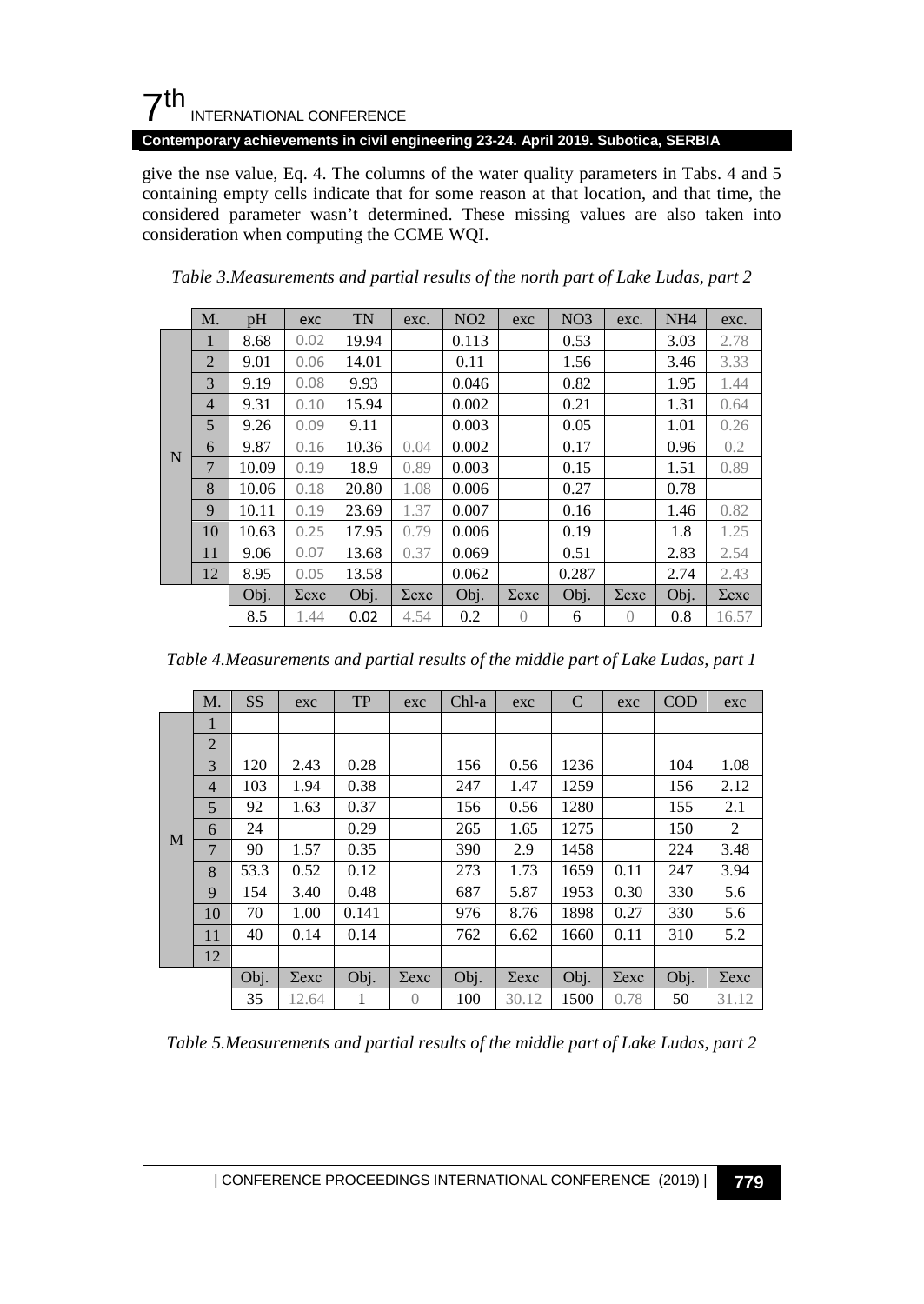

|  | Савремена достигнућа у грађевинарству 23-24. април 2019. Суботица, СРБИЈА |  |  |
|--|---------------------------------------------------------------------------|--|--|
|--|---------------------------------------------------------------------------|--|--|

|   | M.             | pH   | exc        | TN    | exc.         | NO <sub>2</sub> | exc              | NO <sub>3</sub> | exc.           | NH <sub>4</sub> | exc.       |
|---|----------------|------|------------|-------|--------------|-----------------|------------------|-----------------|----------------|-----------------|------------|
|   | 1              |      |            |       |              |                 |                  |                 |                |                 |            |
|   | $\overline{2}$ |      |            |       |              |                 |                  |                 |                |                 |            |
|   | 3              | 8.92 | 0.05       | 9.22  |              | 0.031           |                  | 0.25            |                | 1.901           | 1.38       |
|   | $\overline{4}$ | 9.08 | 0.07       | 12.88 |              | 0.003           |                  | 0.3             |                | 1.636           | 1.05       |
|   | 5              | 9.03 | 0.06       | 10.64 | 0.06         | 0.002           |                  | 0.07            |                | 1.133           | 0.42       |
|   | 6              | 9.5  | 0.12       | 7.17  |              | 0.002           |                  | 0.38            |                | 1.158           | 0.45       |
| M | 7              | 10   | 0.18       | 13.4  | 0.34         | 0.001           |                  | 0.19            |                | 1.724           | 1.16       |
|   | 8              | 9.81 | 0.15       | 14.49 | 0.45         | 0.002           |                  | 0.27            |                | 1.46            | 0.83       |
|   | 9              | 9.86 | 0.16       | 22.34 | 1.23         | 0.004           |                  | 0.08            |                | 2.01            | 1.51       |
|   | 10             | 10.4 | 0.22       | 22.43 | 1.24         | 0.005           |                  | 0.27            |                | 2.039           | 1.55       |
|   | 11             | 9.3  | 0.09       | 19.94 | 0.99         | 0.01            |                  | 0.34            |                | 1.35            | 0.69       |
|   | 12             |      |            |       |              |                 |                  |                 |                |                 |            |
|   |                | Obj. | $\sum$ exc | Obj.  | $\Sigma$ exc | Obj.            | $\Sigma$ exc     | Obj.            | $\sum$ exc     | Obj.            | $\sum$ exc |
|   |                | 8.5  | 1.11       | 0.02  | 4.32         | 0.2             | $\left( \right)$ | 6               | $\overline{0}$ | 0.8             | 9.01       |

*Table 6.Measurements and partial results of the south part of Lake Ludas, part 1*

|   | $M_{\cdot}$    | <b>SS</b> | exc        | ${\rm TP}$ | exc              | $Chl-a$ | exc          | $\mathcal{C}$ | exc          | <b>COD</b> | exc        |
|---|----------------|-----------|------------|------------|------------------|---------|--------------|---------------|--------------|------------|------------|
|   | 1              | 48.8      | 0.39       | 0.62       |                  | 97      |              | 1451          |              | 162        | 2.24       |
|   | $\overline{2}$ | 76        | 1.17       | 0.23       |                  | 46.80   |              | 1696          | 0.13         | 149        | 1.98       |
|   | 3              | 47.5      | 0.36       | 0.3        |                  | 94      |              | 1179          |              | 93         | 0.86       |
|   | $\overline{4}$ | 67        | 0.91       | 0.07       |                  | 70      |              | 1438          |              | 132        | 1.64       |
|   | 5              | 33        |            | 0.25       |                  | 125     | 0.25         | 1469          |              | 144        | 1.88       |
| S | 6              | 22.5      |            | 0.29       |                  | 234     | 1.34         | 1533          | 0.02         | 152        | 2.04       |
|   | 7              | 56        | 0.6        | 0.46       |                  | 256     | 1.56         | 1825          | 0.22         | 336        | 5.72       |
|   | 8              | 38        | 0.09       | 0.11       |                  | 62      |              | 2230          | 0.49         | 245        | 3.9        |
|   | 9              | 170       | 3.857      | 0.82       |                  | 375     | 2.75         | 2910          | 0.94         | 404        | 7.08       |
|   | 10             | 200       | 4.71       | 0.7        |                  | 312     | 2.12         | 2350          | 0.57         | 278        | 4.56       |
|   | 11             | 55        | 0.57       | 0.130      |                  | 566     | 4.66         | 1748          | 0.16         | 280        | 4.6        |
|   | 12             | 33.3      |            | 0.127      |                  | 703     | 6.03         | 1681          | 0.12         | 200        | 3          |
|   |                | Obj.      | $\sum$ exc | Obj.       | $\Sigma$ exc     | Obj.    | $\Sigma$ exc | Obj.          | $\Sigma$ exc | Obj.       | $\sum$ exc |
|   |                | 35        | 12.67      | 1          | $\left( \right)$ | 100     | 18.71        | 1500          | 2.65         | 50         | 39.5       |

*Table 7.Measurements and partial results of the south part of Lake Ludas, part 2*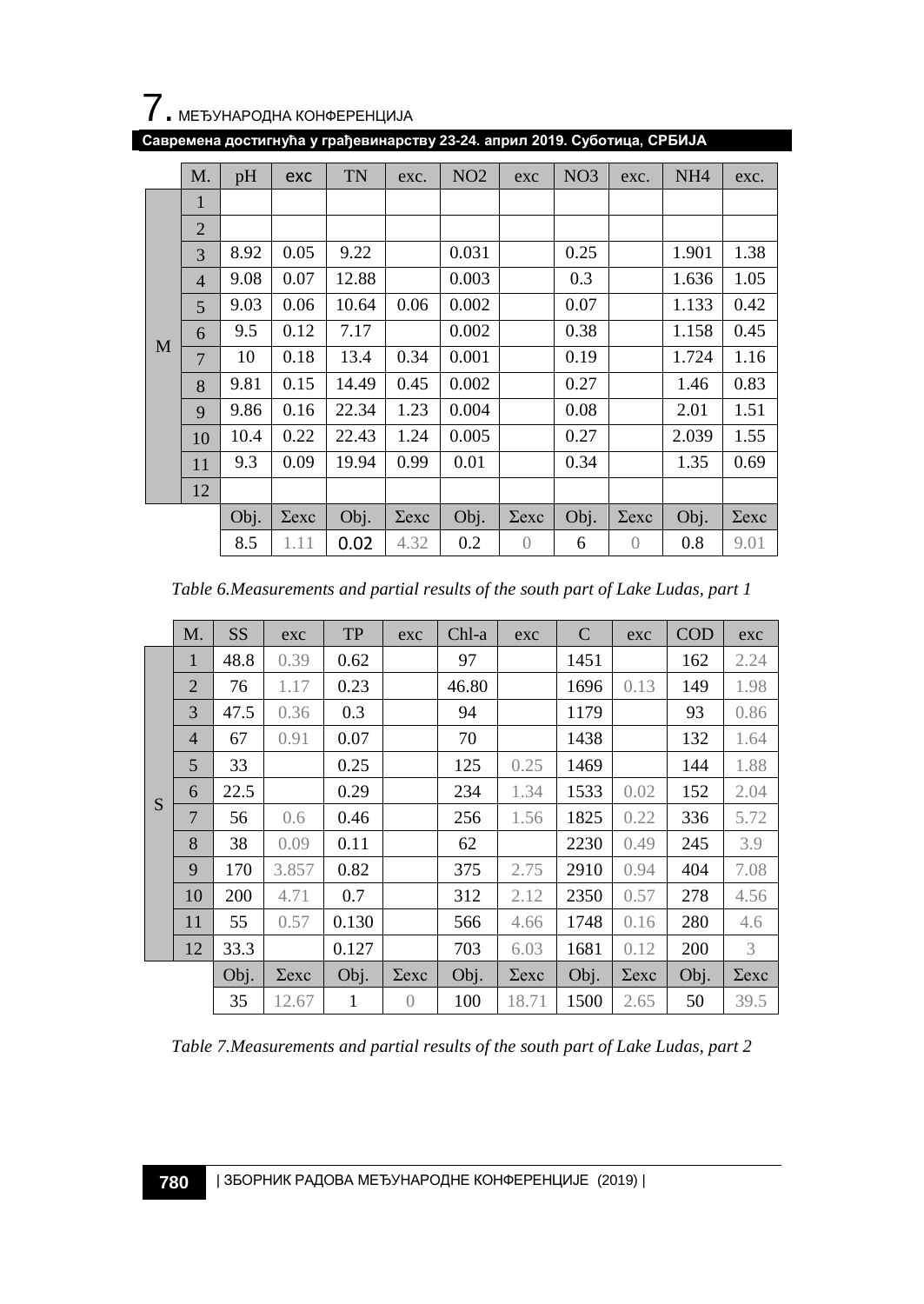

| Contemporary achievements in civil engineering 23-24. April 2019. Subotica, SERBIA |  |  |
|------------------------------------------------------------------------------------|--|--|
|------------------------------------------------------------------------------------|--|--|

|   | $M_{\cdot}$    | pH    | exc          | <b>TN</b> | exc.         | NO <sub>2</sub> | exc          | NO <sub>3</sub> | exc.         | NH <sub>4</sub> | exc.       |
|---|----------------|-------|--------------|-----------|--------------|-----------------|--------------|-----------------|--------------|-----------------|------------|
|   | $\mathbf{1}$   | 8.36  |              | 17.62     |              | 0.007           |              | 0.29            |              | 0.79            |            |
|   | $\overline{2}$ | 8.62  | 0.01         | 12.31     |              | 0.033           |              | 0.45            |              | 3.52            | 3.4        |
|   | 3              | 8.24  |              | 9.49      |              | 0.007           |              | 0.22            |              | 1.2             | 0.49       |
|   | $\overline{4}$ | 8.17  |              | 12.32     |              | 0.006           |              | 0.36            |              | 1.39            | 0.73       |
|   | 5              | 8.14  |              | 8.39      |              | 0.008           |              | 0.07            |              | 0.94            | 0.18       |
| S | 6              | 8.75  | 0.03         | 6.60      |              | 0.004           |              | 0.31            |              | 1.44            | 0.79       |
|   | 7              | 9.32  | 0.10         | 13.88     | 0.39         | 0.001           |              | 0.29            |              | 2.22            | 1.77       |
|   | 8              | 9.49  | 0.12         | 13.42     | 0.34         | 0.001           |              | 0.33            |              | 1.03            | 0.29       |
|   | 9              | 9.50  | 0.12         | 23.56     | 1.36         | 0.009           |              | 0.06            |              | 2.41            | 2.01       |
|   | 10             | 10.05 | 0.18         | 20.29     | 1.03         | 0.006           |              | 0.4             |              | 2.05            | 1.56       |
|   | 11             | 9.08  | 0.07         | 21.54     | 1.15         | 0.082           |              | 0.54            |              | 1.59            | 0.99       |
|   | 12             | 8.57  | 0.01         | 14.15     |              | 0.006           |              | 0.258           |              | 1.4             | 0.75       |
|   |                | Obj.  | $\Sigma$ exc | Obj.      | $\Sigma$ exc | Obj.            | $\Sigma$ exc | Obj.            | $\Sigma$ exc | Obj.            | $\sum$ exc |
|   |                | 8.5   | 0.63         | 0.02      | 4.27         | 0.2             | $\bigcirc$   | 6               | $\bigcirc$   | 0.8             | 12.98      |

The computed values of the CCME WQI are given in Tab. 8. while the graphical representation of the changes in the CCME WQI through space, including the value where the data for the two locations were combined are presented on Fig. 1.

By evaluating the computed values of the CCME WQI it can be seen that there are some alterations of the lake's quality throughout the space. This can also be observed by comparing the measured values of the water quality parameters. According to the values given in Tab. 8 the middle of the lake has the worst quality, while in 2012 the best water quality is detected on the south part of the lake. Furthermore, it is demonstrated that the water quality attained by evaluating all of the data together result in the CCME WQI values that are in between the values of separately evaluated water quality indices.

| Part of Lake Ludas | <b>CCME WOI</b> |      |  |  |
|--------------------|-----------------|------|--|--|
| North              | 40.81           | Poor |  |  |
| Middle             | 39.51           | Poor |  |  |
| South              | 44.16           | Poor |  |  |
| Combined           | 41.54           | Poor |  |  |

The same results are displayed on Fig. 1, where we can visually observe the changes of the water quality throughout Lake Ludas. As it can be seen, the water quality decreases from the north side of the lake towards the middle, and then increases towards the south. The last column on Fig. 1 represents the CCME WQI determined using the combined values of the water quality parameters, and shows that the the water quality computed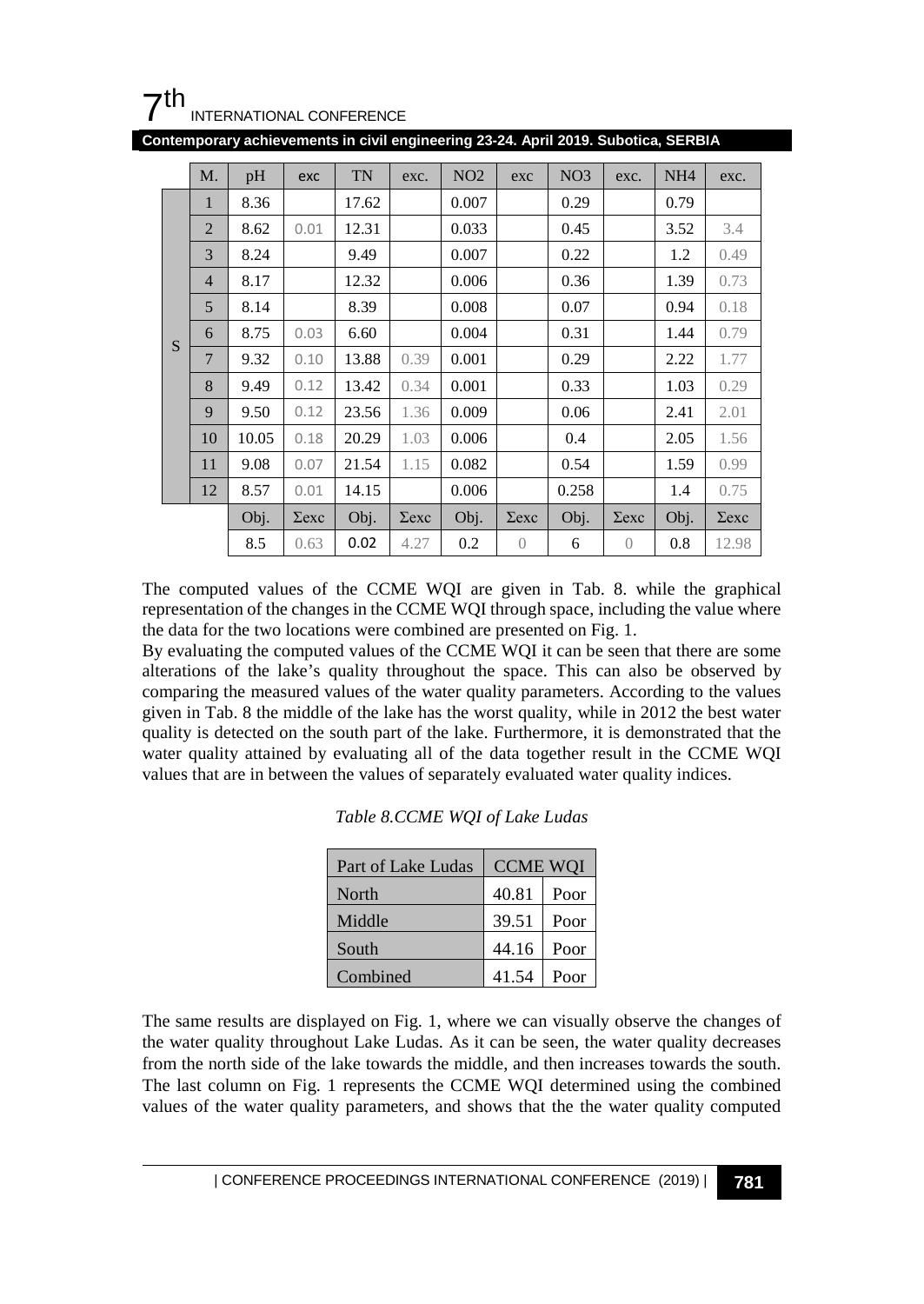# $\overline{\phantom{a}}$ . МЕЂУНАРОДНА КОНФЕРЕНЦИЈА

### **Савремена достигнућа у грађевинарству 23-24. април 2019. Суботица, СРБИЈА**

using the combined data results in the CCME WQI value in between the individually determined indices.



*Figure 1. Graphical representation of the computed CCME WQI for Lake Ludas*

## **4. CONCLUSION**

In order to evaluate the spatial changes of the water quality of Lake Ludas the CCME WQI method was utilized. The existing water quality parameter measurements for 2012 are available at various locations which was essential in order to research the changes throughout the lake. The authors selected three sets of data, those gathered on the north section of the lake, in the middle part and on the south part of it. Before computing the CCME WQI, the Pearson's correlation analysis was conducted to determine which of the measured parameters are to be included in further computations. After selecting the representative parameters for the given location an time, the CCME WQI were computed for four cases, separately for three parts of the lake, and the value by using all off the available data.

Examining the results show that there are some spatial alterations of the water quality. The poorest quality was found in the middle of the lake, while the best quality was identified on the south part. Sadly, all of the results fall in the range of poor water quality index, suggesting necessary changes in the management approach.

Afterwards, all of these data were engaged to compute the joint CCME WQI. As expected the results were between the separately computed values, confirming that using spatially distributed data to evaluate a certain location will give a more general insight into it's water's quality.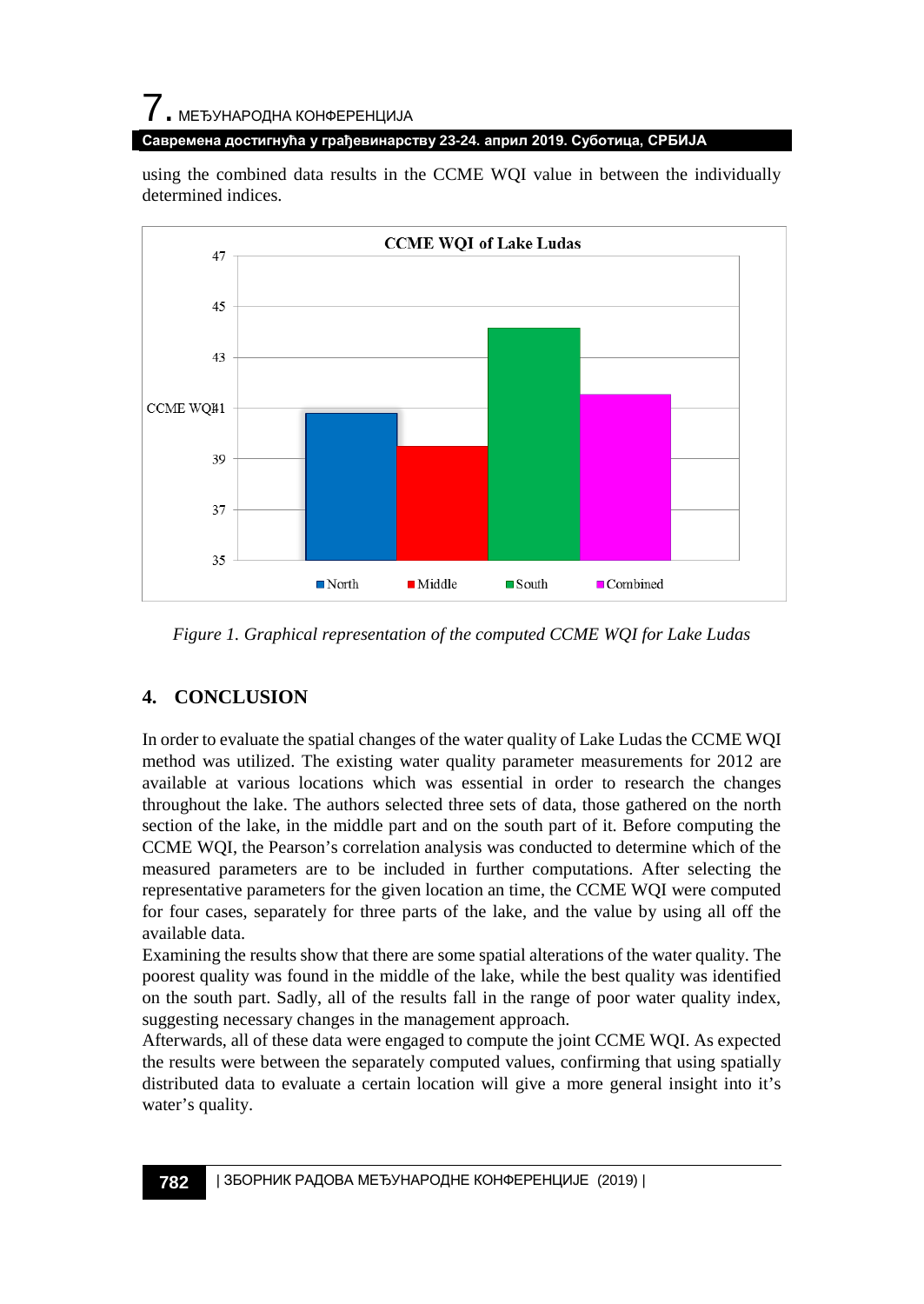## $7<sup>th</sup>$ INTERNATIONAL CONFERENCE

#### **Contemporary achievements in civil engineering 23-24. April 2019. Subotica, SERBIA**

For future references, the most reasonable approach would be implementing separate as well as combined WQI computations since that way we can get a more comprehensive insight into the investigated sites water quality state.

### **Acknowledgments**

This work was funded by the Ministry of Education and Science of the Republic of Serbia, Project Number TR 37009.

### **REFERENCES**

- [1] Bhateria R. and Jain D. : Water quality assessment of lake water: a review. Sustainable Water Resource Management, **2016**, vol. 2, , № 2, p.p. 161-173
- [2] Xu Z.X. : Composite water quality identification index for environmental quality assessment of surface water. Journal of Tongji University (Natural science), **2005**, vol. 4, № 33, p.p. 482-488
- [3] Ji X., Dahlgren R. A. and Zhang M. : Comparison of seven water quality assessment methods for the characterization and management of highly impaired river systems. Environmental Monitoring and Assessment, **2016**, vol. 188, № 15, <https://doi.org/10.1007/s10661-015-5016-2>
- [4] Liu W. J., Li Z. B., Zou D. S., Ren C. J. and Pei Q. B. : The characteristics and evaluation of water pollution in Ganjiang Tail River. IOP Conference Series: Earth and Environmental Science 82, IOP Publishing, **2017**
- [5] Lumb A., Sharma T. C., Bibeault J. F. and Klawunn P. : A Comparative Study of USA and Canadian Water Quality Index Models. Water Quality, Exposure and Health, **2011**, vol. 3, № 3-4, p.p. 203-216.
- [6] Bilgin A. : Evaluation of surface water quality by using Canadian Council of Ministers of the Environment Water Quality Index (CCME WQI) method and discriminant analysis method: a case study Coruh River Basin. Environmental Monitoring and Assessment, **2018**, vol. 190, № 554, https://doi.org/10.1007/s10661- 018-6927-5
- [7] CCME, Canadian Water Quality Guidelines for the Protection of Aquatic Life, CCME Water Quality index 1.0, User's Manual. CCME, Winnipeg, Manitoba, Canada, **2001**
- [8] CCME, Synthesis of Research and Application of the CCME Water Quality Index, CCME Project No. 520-2012, Malahat, British Columbia, **2012**
- [9] Koch D. and Horvat Z. : Field measurements and hydraulic computation of a culvert. Journal of Faculty of Civil Engineering Subotica, **2018**, vol. 34, p.p. 57-66
- [10]Majer F. and Horvat M., Validity and errors in hydraulic and suspended sediment measurements, Journal of Faculty of Civil Engineering Subotica, **2018**, Vol. 34, pp. 45-55.